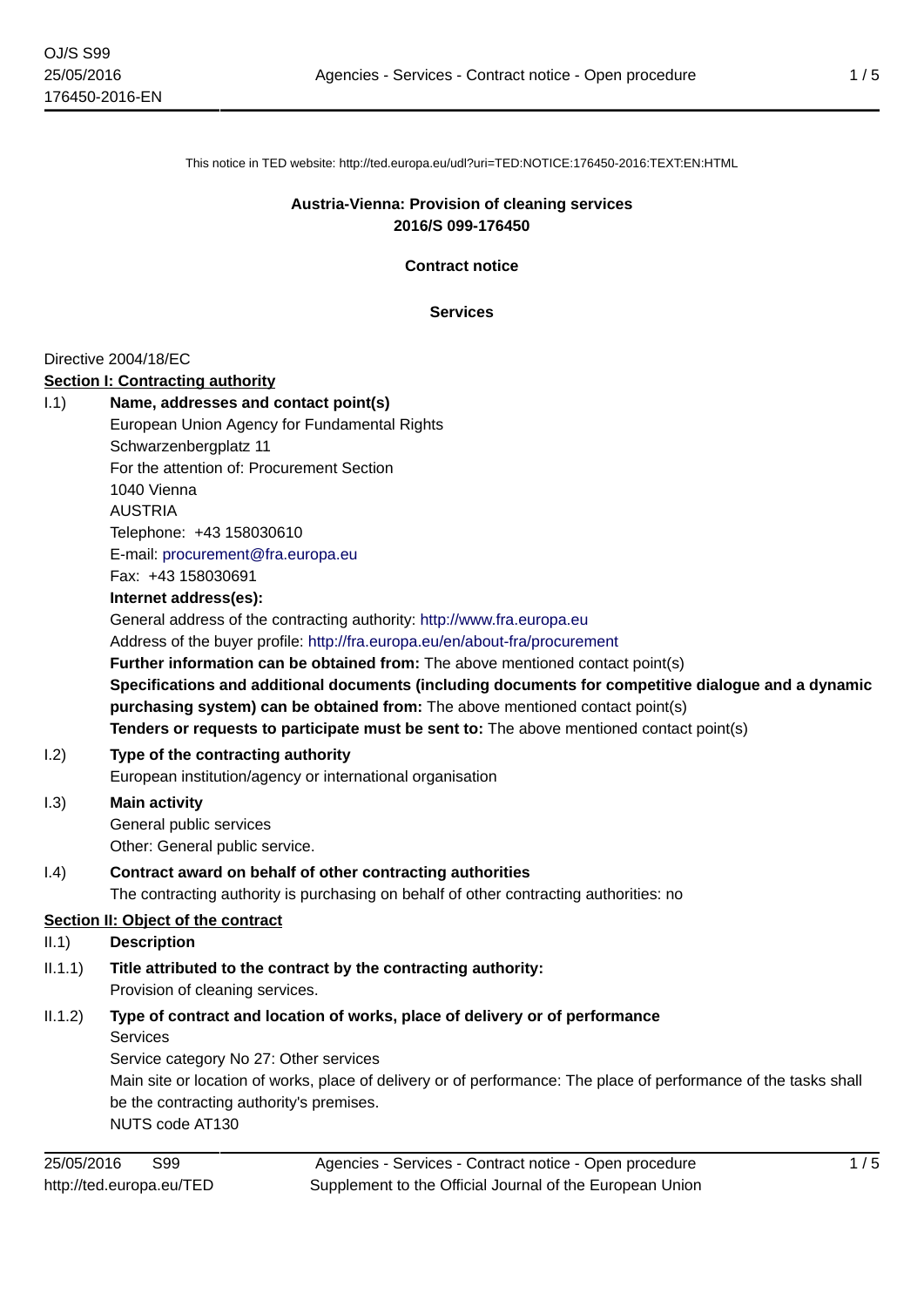| II.1.3) | Information about a public contract, a framework agreement or a dynamic purchasing system (DPS)<br>The notice involves the establishment of a framework agreement                                                                                                |
|---------|------------------------------------------------------------------------------------------------------------------------------------------------------------------------------------------------------------------------------------------------------------------|
| II.1.4) | Information on framework agreement                                                                                                                                                                                                                               |
|         | Framework agreement with several operators                                                                                                                                                                                                                       |
|         | maximum number of participants to the framework agreement envisaged: 3                                                                                                                                                                                           |
|         | Duration of the framework agreement                                                                                                                                                                                                                              |
|         | Duration in months: 48                                                                                                                                                                                                                                           |
|         | Estimated total value of purchases for the entire duration of the framework agreement<br>Estimated value excluding VAT: 600 000 EUR                                                                                                                              |
| II.1.5) | Short description of the contract or purchase(s)                                                                                                                                                                                                                 |
|         | The successful tenderer will provide the following main services:                                                                                                                                                                                                |
|         | - clean the premises of the contracting authority,                                                                                                                                                                                                               |
|         | - furnish all cleaning supplies (detergent, glass cleaner, disinfectant, polish, etc.) and operational material,<br>- distribute all consumable supplies (e.g. toilet tissues, paper towels, soap and garbage disposal bags),<br>- preparation of meeting rooms, |
|         | - window cleaning upon request,                                                                                                                                                                                                                                  |
|         | - monitor, supervise and organise cleaning services (schedule, control check, etc.).                                                                                                                                                                             |
| II.1.6) | <b>Common procurement vocabulary (CPV)</b><br>90919200                                                                                                                                                                                                           |
| II.1.7) | <b>Information about Government Procurement Agreement (GPA)</b>                                                                                                                                                                                                  |
|         | The contract is covered by the Government Procurement Agreement (GPA): no                                                                                                                                                                                        |
| II.1.8) | Lots                                                                                                                                                                                                                                                             |
|         | This contract is divided into lots: no                                                                                                                                                                                                                           |
| II.1.9) | <b>Information about variants</b>                                                                                                                                                                                                                                |
|         | Variants will be accepted: no                                                                                                                                                                                                                                    |
| II.2)   | Quantity or scope of the contract                                                                                                                                                                                                                                |
| II.2.1) | <b>Total quantity or scope:</b>                                                                                                                                                                                                                                  |
|         | The maximum total amount of the contract is estimated at 600 000 EUR excluding VAT (for a building with                                                                                                                                                          |
|         | approximately 6 000 $m2$ for the period of 4 years.<br>Estimated value excluding VAT: 600 000 EUR                                                                                                                                                                |
| II.2.2) | <b>Information about options</b>                                                                                                                                                                                                                                 |
|         | Options: no                                                                                                                                                                                                                                                      |
| II.2.3) | <b>Information about renewals</b>                                                                                                                                                                                                                                |
|         | This contract is subject to renewal: yes                                                                                                                                                                                                                         |
|         | Number of possible renewals: 3                                                                                                                                                                                                                                   |
|         | In the case of renewable supplies or service contracts, estimated timeframe for subsequent contracts:                                                                                                                                                            |
|         | in months: 12 (from the award of the contract)                                                                                                                                                                                                                   |
| II.3)   | Duration of the contract or time limit for completion                                                                                                                                                                                                            |

Duration in months: 12 (from the award of the contract)

## **Section III: Legal, economic, financial and technical information**

# III.1) **Conditions relating to the contract**

### III.1.1) **Deposits and guarantees required:** Not applicable.

25/05/2016 S99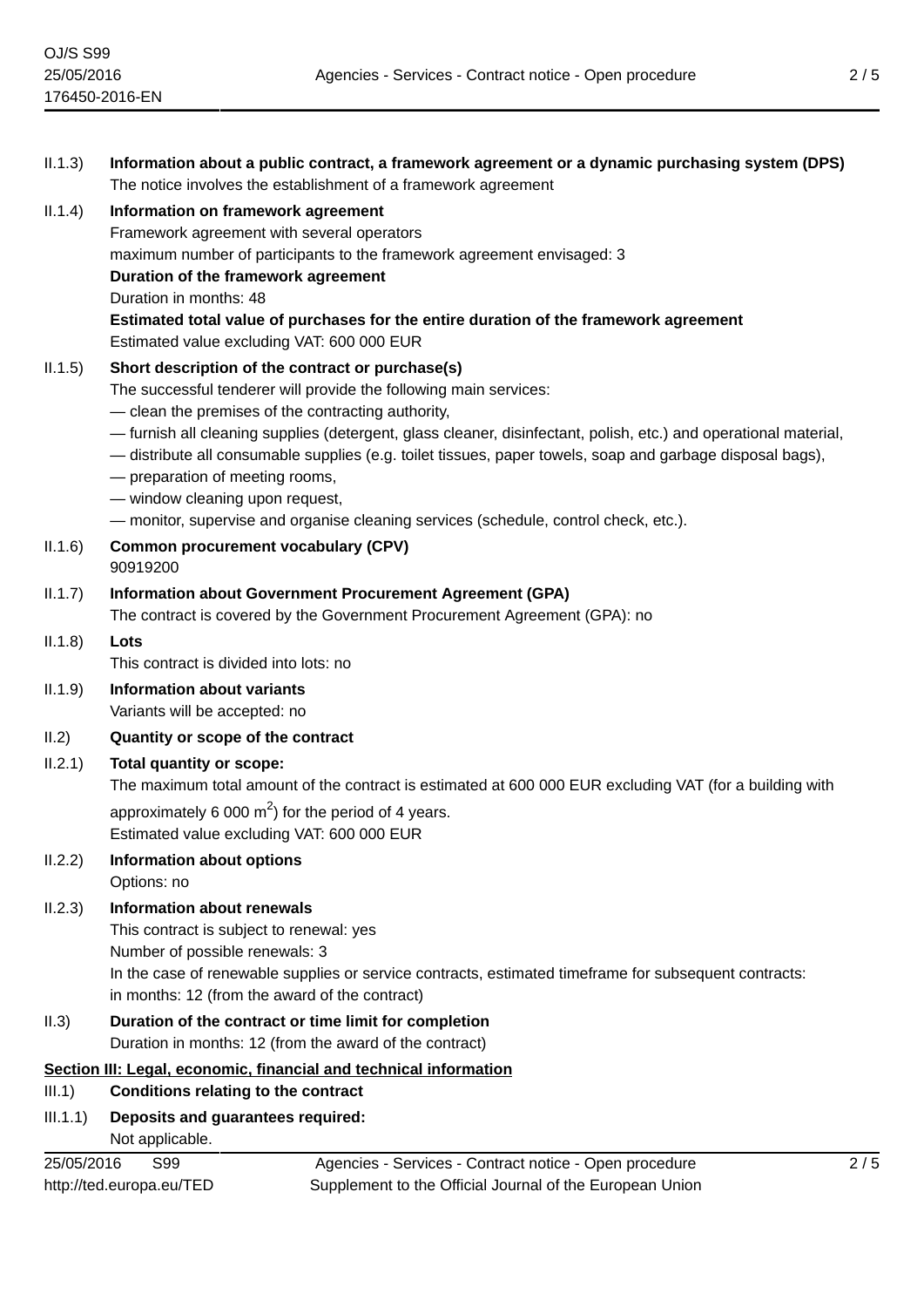III.1.2) **Main financing conditions and payment arrangements and/or reference to the relevant provisions governing them:**

Please refer to Sections 9 and 10 of Annex A — tender specifications, available at [http://fra.europa.eu/en/about](http://fra.europa.eu/en/about-fra/procurement)[fra/procurement](http://fra.europa.eu/en/about-fra/procurement)

- III.1.3) **Legal form to be taken by the group of economic operators to whom the contract is to be awarded:** Please refer to Sections 11, 12 and 13 of the tender specifications, available at: [http://fra.europa.eu/en/about](http://fra.europa.eu/en/about-fra/procurement)[fra/procurement](http://fra.europa.eu/en/about-fra/procurement)
- III.1.4) **Other particular conditions** The performance of the contract is subject to particular conditions: no

# III.2) **Conditions for participation**

III.2.1) **Personal situation of economic operators, including requirements relating to enrolment on professional or trade registers**

Information and formalities necessary for evaluating if the requirements are met: Please refer to Sections 19.1 and 19.2 of the tender specifications (Annex A), available at:<http://fra.europa.eu/en/about-fra/procurement>

### III.2.2) **Economic and financial ability**

Information and formalities necessary for evaluating if the requirements are met: Please refer to Sections 19.1 and 19.2 of the tender specifications (Annex A), available at:<http://fra.europa.eu/en/about-fra/procurement> Minimum level(s) of standards possibly required: Please refer to Section 19.2.1 of the tender specifications (Annex A), available at: <http://fra.europa.eu/en/about-fra/procurement>

### III.2.3) **Technical capacity**

Information and formalities necessary for evaluating if the requirements are met:

Please refer to Section 19.2.2 of the tender specifications (Annex A), available at: [http://fra.europa.eu/en/about](http://fra.europa.eu/en/about-fra/procurement)[fra/procurement](http://fra.europa.eu/en/about-fra/procurement)

Minimum level(s) of standards possibly required:

Please refer to Section 19.2.2 of the tender specifications (Annex A), available at: [http://fra.europa.eu/en/about](http://fra.europa.eu/en/about-fra/procurement)[fra/procurement](http://fra.europa.eu/en/about-fra/procurement)

- III.2.4) **Information about reserved contracts**
- III.3) **Conditions specific to services contracts**
- III.3.1) **Information about a particular profession**
- III.3.2) **Staff responsible for the execution of the service**

Legal persons should indicate the names and professional qualifications of the staff responsible for the execution of the service: yes

## **Section IV: Procedure**

- IV.1) **Type of procedure**
- IV.1.1) **Type of procedure**
	- Open
- IV.1.2) **Limitations on the number of operators who will be invited to tender or to participate**
- IV.1.3) **Reduction of the number of operators during the negotiation or dialogue**
- IV.2) **Award criteria**
- IV.2.1) **Award criteria**

The most economically advantageous tender in terms of the criteria stated in the specifications, in the invitation to tender or to negotiate or in the descriptive document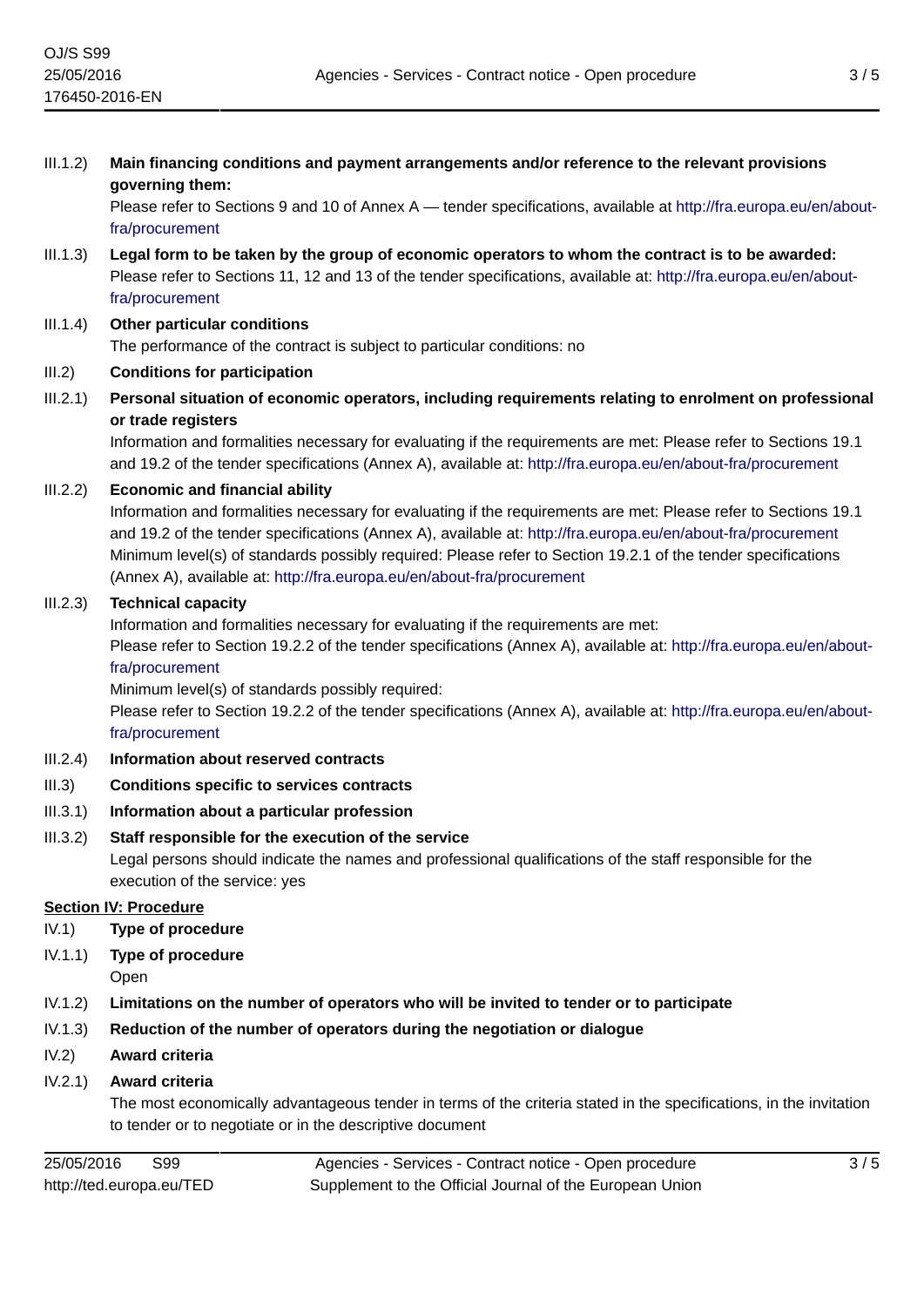IV.2.2) **Information about electronic auction**

IV.3) **Administrative information**

An electronic auction will be used: no

| IV.3.1)    | File reference number attributed by the contracting authority:<br>F-SE-16-T04.                                                                                                                                                                                                                                                                                                                                   |
|------------|------------------------------------------------------------------------------------------------------------------------------------------------------------------------------------------------------------------------------------------------------------------------------------------------------------------------------------------------------------------------------------------------------------------|
| IV.3.2)    | Previous publication(s) concerning the same contract<br>no                                                                                                                                                                                                                                                                                                                                                       |
| IV.3.3)    | Conditions for obtaining specifications and additional documents or descriptive document<br>Payable documents: no                                                                                                                                                                                                                                                                                                |
| IV.3.4)    | Time limit for receipt of tenders or requests to participate<br>28.6.2016 - 17:00                                                                                                                                                                                                                                                                                                                                |
| IV.3.5)    | Date of dispatch of invitations to tender or to participate to selected candidates                                                                                                                                                                                                                                                                                                                               |
| IV.3.6)    | Language(s) in which tenders or requests to participate may be drawn up<br>Any EU official language                                                                                                                                                                                                                                                                                                              |
| IV.3.7)    | Minimum time frame during which the tenderer must maintain the tender<br>Duration in months: 6 (from the date stated for receipt of tender)                                                                                                                                                                                                                                                                      |
| IV.3.8)    | <b>Conditions for opening of tenders</b><br>Date: 5.7.2016 - 10:30                                                                                                                                                                                                                                                                                                                                               |
|            | Place:<br>European Union Agency for Fundamental Rights' premises at Schwarzenbergplatz 11, 1040 Vienna, AUSTRIA.<br>Persons authorised to be present at the opening of tenders: yes<br>Additional information about authorised persons and opening procedure: An authorised representative of each                                                                                                               |
|            | tenderer may attend the opening of the bids. Companies wishing to attend are requested to notify their intention<br>by sending a fax or e-mail at least 72 hours in advance to the fax or e-mail given under Section I.1 of the notice.<br>This notification must be signed by an authorised officer of the tenderer and specify the name of the person who<br>will attend the opening on the tenderer's behalf. |
|            | <b>Section VI: Complementary information</b>                                                                                                                                                                                                                                                                                                                                                                     |
| VI.1)      | <b>Information about recurrence</b>                                                                                                                                                                                                                                                                                                                                                                              |
|            | This is a recurrent procurement: no                                                                                                                                                                                                                                                                                                                                                                              |
| VI.2)      | <b>Information about European Union funds</b><br>The contract is related to a project and/or programme financed by European Union funds: no                                                                                                                                                                                                                                                                      |
| VI.3)      | <b>Additional information</b><br>Tender documents will be available for download at the address indicated under heading I.1. The website will<br>be updated regularly and it is the tenderers' responsibility to check for updates and modifications during the<br>tendering period.                                                                                                                             |
| VI.4)      | <b>Procedures for appeal</b>                                                                                                                                                                                                                                                                                                                                                                                     |
| VI.4.1)    | Body responsible for appeal procedures<br><b>General Court</b><br>rue du Fort Niedergrünewald<br>2925 Luxembourg<br><b>LUXEMBOURG</b><br>Telephone: +352 4303-1<br>Internet address: http://curia.europa.eu/                                                                                                                                                                                                     |
| 25/05/2016 | S99<br>Agencies - Services - Contract notice - Open procedure<br>4/5                                                                                                                                                                                                                                                                                                                                             |
|            | Supplement to the Official Journal of the European Union<br>http://ted.europa.eu/TED                                                                                                                                                                                                                                                                                                                             |

 $\overline{4/5}$